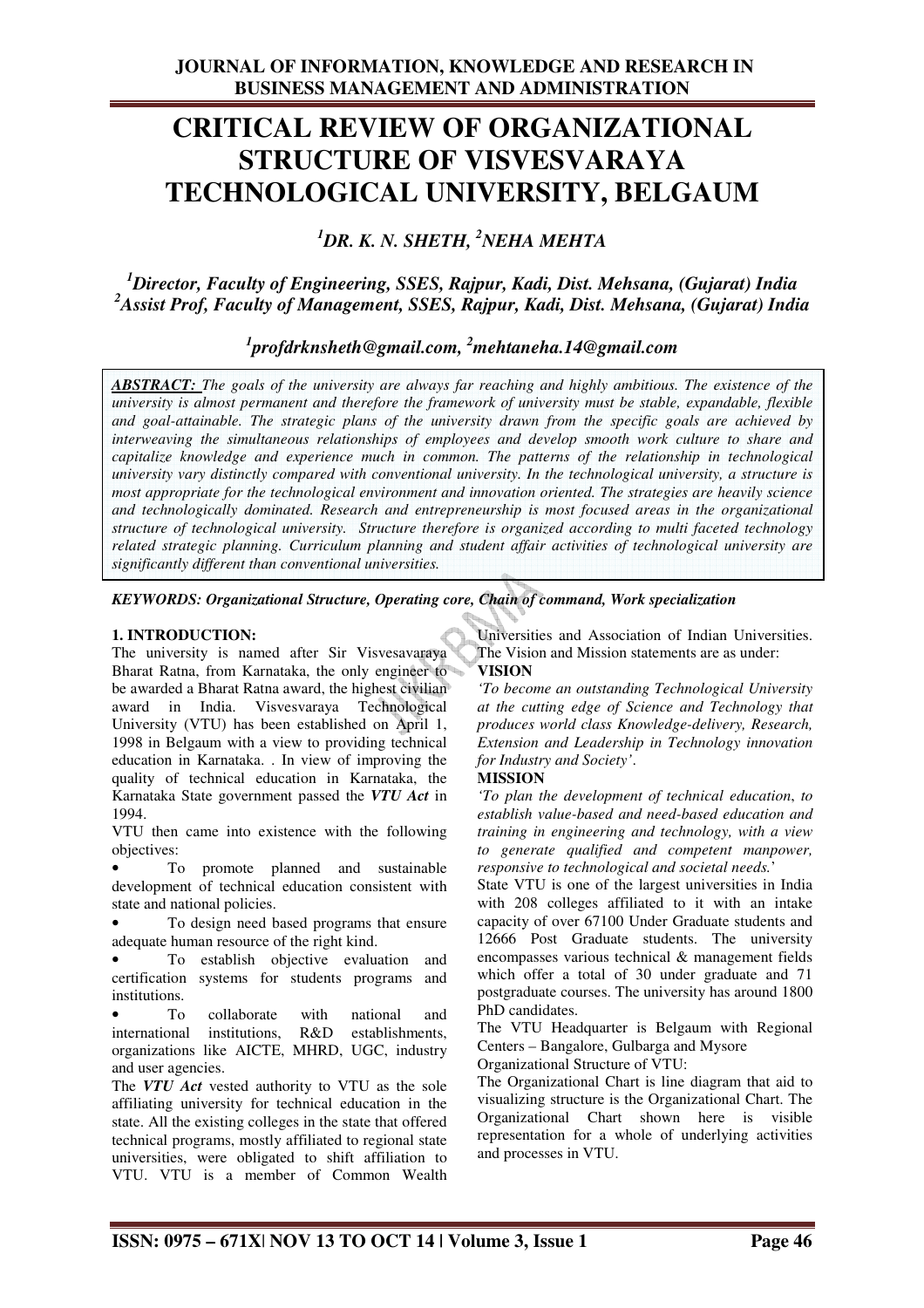# **JOURNAL OF INFORMATION, KNOWLEDGE AND RESEARCH IN BUSINESS MANAGEMENT AND ADMINISTRATION**

ORGANIZATIONAL CHART



As identified by Henry Mintzberg Mintzberg, the five basic parts are distinctly visible here:

**Operating Core** is one which carries out daily tasks. In VTU, there are 126 students registered for PhD, 235 number of students registered for M.Sc and VTU has given autonomy to 17 Engineering colleges. The Faculty members taking care of the various programs in the institute 193 affiliated to the University is forming the Operating Core of VTU.

**Strategic Apex:** VTU is administered by its Executive Council and Academic Senate whose members are selected from the academic community and government officials. The Executive Council and Academic Senate are forming the Strategic Apex of PTU. This part formulates and control strategies for the whole organizations. Governing body of the University is defined as strategic apex.

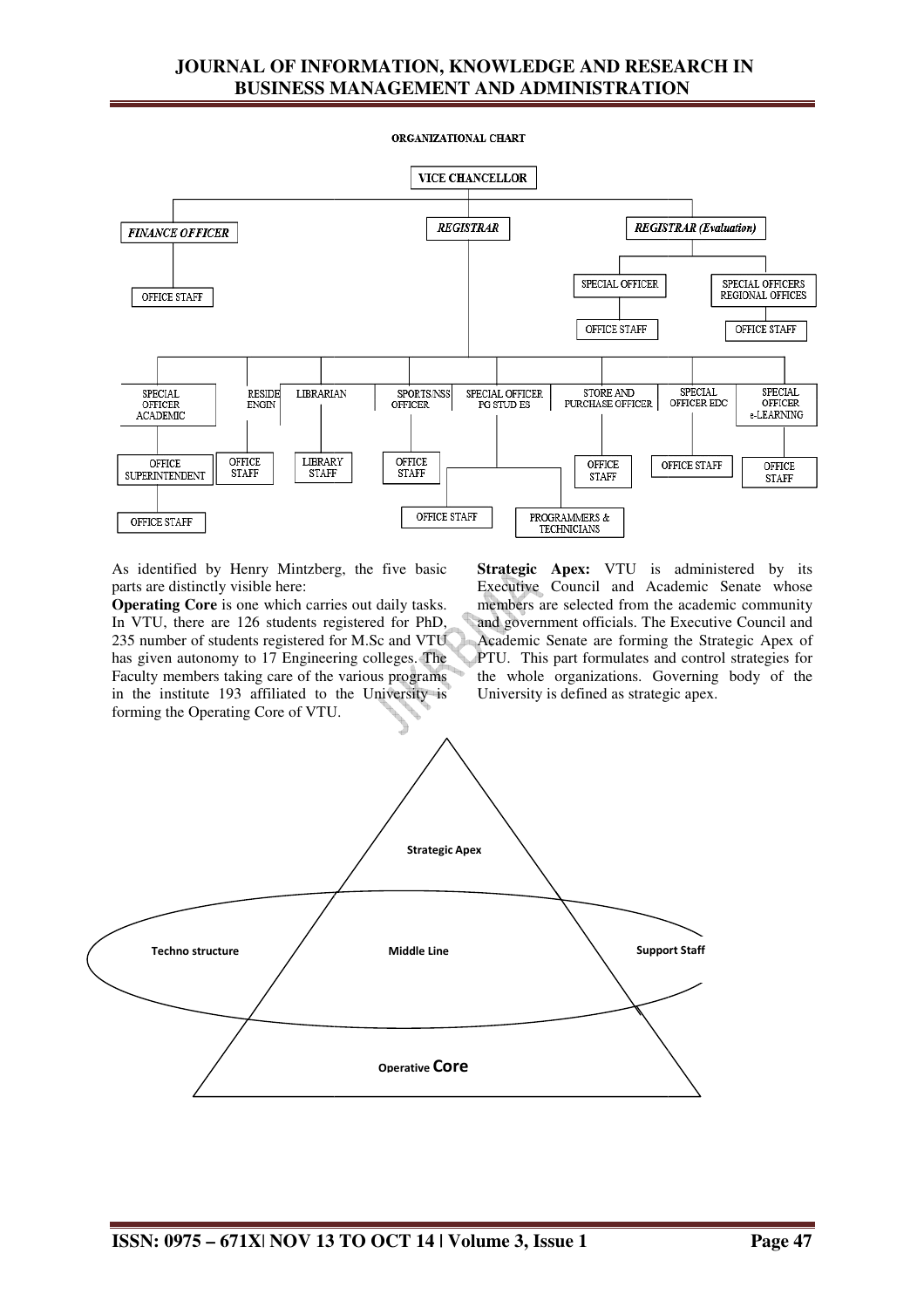## **JOURNAL OF INFORMATION, KNOWLEDGE AND RESEARCH IN BUSINESS MANAGEMENT AND ADMINISTRATION**

**Middle line**: It connects the core and apex. There are two Registrars under the Vice Chancellor. Both the Registrars, i.e. Registrar and Registrar (Evaluation) are forming middle line. The head of the VTU Extension centers are also forming a part of the middle line.

**Techno structures**: In this University the Resident Engineer, Sports/NSS Officer, Special Officer EDC are constituting the Techno Structure of VTU.

**Administrative Support**s are people who provide indirect support. Office staff, Library staff, Technicians represent the Administrative Supports part of the VTU.

The basic functions of the Registrar include:

1. Affiliation of Institutions

2.Recognition of Research Centers

- 3. Preparation Syllabi for Various Courses
- 4. Admission Approval

5. Fixing Eligibility of Different Courses

6.Registration for Doctoral Programmes and M.Sc.

(Eng) by Research programmes

7.Issuing Eligibility Certificates

8.Issuing Migration Certificates

9. Gathering of Information 10. Statistical Cell

#### **2. THE SPECIAL FEATURES**

1. VTU is one of the member universities of the Association of Indian Universities and Association of Commonwealth Universities.

2. 16 of VTU affiliated colleges recognized by the World Bank for getting assistance in setting up state of art laboratories, campus facilities and research centers under the TEQIP (Technical Education Quality Improvement Programme, A Government of India initiative) program.

3. The *Jnana Sangama, Belgaum* campus and the regional and extension centers of VTU at Bangalore, Davangere, Gulbarga, and Mysore offer M.Tech, MBA, MCA and PhD programs.

The University has signed MoUs with various Multinational Corporation like IBM, Intel Asia Electronics Inc., Ingersoll-Rand (India) Ltd., Banglore, Nokia, Bosch Rexroth and Microsoft to improve the industry interactions for both students and the teachers.

5. Realizing the importance of technology in education, VTU has brought every engineering college under the ambit of VTU-EDUSAT network.

6. VTU is reaching out 3 lakh students across Karnataka through EDUcational SATellite.

7. VTU has MoUs with many Industries in India and abroad leading to International Centers like VTU-Microsoft Technology Centre at Belgaum, VTU-Sun Knowledge Laboratory at Belgaum, VTU-

UGS PLM Center of Excellence at Belgaum, VTU-Bosch Rexroth Centre of Competence in Industrial Automation at Mysore, Instutited Environmental Chair with the help of Karnataka State Pollution Control Board.

8. VTU has instituted a "Research Grants Scheme' of Rs. 10 Crores and established VTU Research Resource Centre.

9. VTU has adopted complete Digital Evaluation System including e-evaluation.

#### **3. ANALYSIS OF THE ORGANIZATIONAL STRUCTURE AS PER STEPHENS' SIX ELEMENTS:**

#### **Decentralization and Centralization:**

The Organizational Structure very clearly shows the formal authority delegated by the University and accountability as VTU has established Regional Centers, Extension Centers and Research Resource Centers. The structure, therefore, runs along a continuum from decentralization to centralization. As there is decentralized-centralized structure, coordination and leadership can be easily amenable. Decentralization to certain degree is justified looking to the size and the growth rate of the University. Further, the Regional Centers are geographically located apart. Thus, there is a clear answer as to where decision making authority lie.

#### **Formalization:**

During the visit of Honorable Vice Chancellor Dr. H. Maheshappa, it was stated by him that VTU has gone for complete formalization because of its span of control and Regional centers located geographically at different four locations. Even the rules and regulations to the staff members are available on the website.

#### **Work specialization:**

Work specialization is the answer to the question, "to what degrees are activities subdivided into separate jobs". Form the Organizational Structure, there exist work specialization between Registrar and Registrar (Evaluation) who reports to Vice Chancellor.

#### **Chain of Command:**

The concept of authority and unity of command is found crystal clear. Chain of command is the unbroken line of authority that extends from the executive councils to the office staff and clarifies who reports to whom.

#### **Span of Control:**